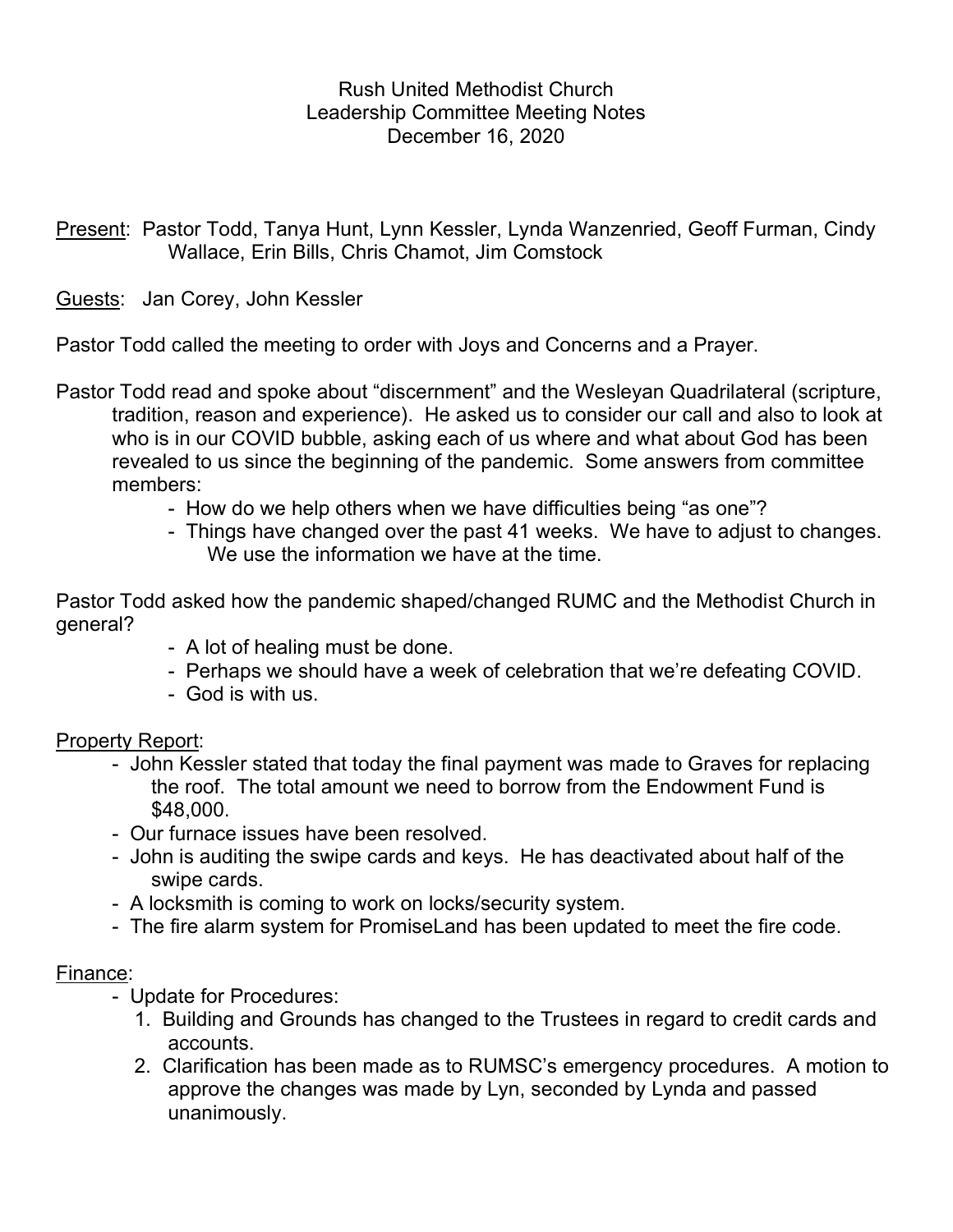Leadership Committee Meeting Notes December 16, 2020 Page 2

### Finance Committee, continued:

- RUMC's 2021 Budget

 The church has severe financial issues, resulting in painful changes from the 2020 budget.

The Super Sale may go from \$21,000 to \$8,000.

 Pledges for 2021 are about \$30,000 less than last year, which is about a \$12,000 reduction, much of it probably due to COVID and unemployment.

 After reviewing the proposed budget, discussion centered on cuts to the Youth Ministries and how to make up the differences.

 Chris proposed an amendment and made a motion to make the Youth Ministries and Director of Christian Education's budget equal and reduce the Pastor's salary . The motion was seconded by Geoff.

 Vote on the Amendment: Yes: 2 No: 5 Abstention: 1 Vote to accept the budget as presented by the Finance Committee No: 2 Yes: 5 Abstention: 1

# Planning Forward:

 - Ten new people have been elected to positions in the church so this is a good time to have a basic leadership orientation meeting. All chair-people from each group will present what their group does. The meeting date has been set for Tuesday, January 12 at 7:00PM in the Sanctuary.

# SPRC:

- The Trustees approved Chris to be the head of the Boy Scouts at RUMC.
- Staff Appreciation event????
- Spencer Haynes has applied to be the new Treasurer for the church. He has a degree in Business Administration and comes recommended by Brita. Erin made a motion to approve Spencer as our new Treasurer, Tanya seconded the motion. Motion approved.
- Two other motions were made by Lynn and seconded by Lynda and approved:
	- 1. Changing the date from 2020 to 2021 for the Clergy Housing Exclusion Resolution form allowing \$2,500 of the pastor's gross salary deducted from IRS reporting.
	- 2. Procedure to submit Accountable Plan Resolution. This is the same plan as before